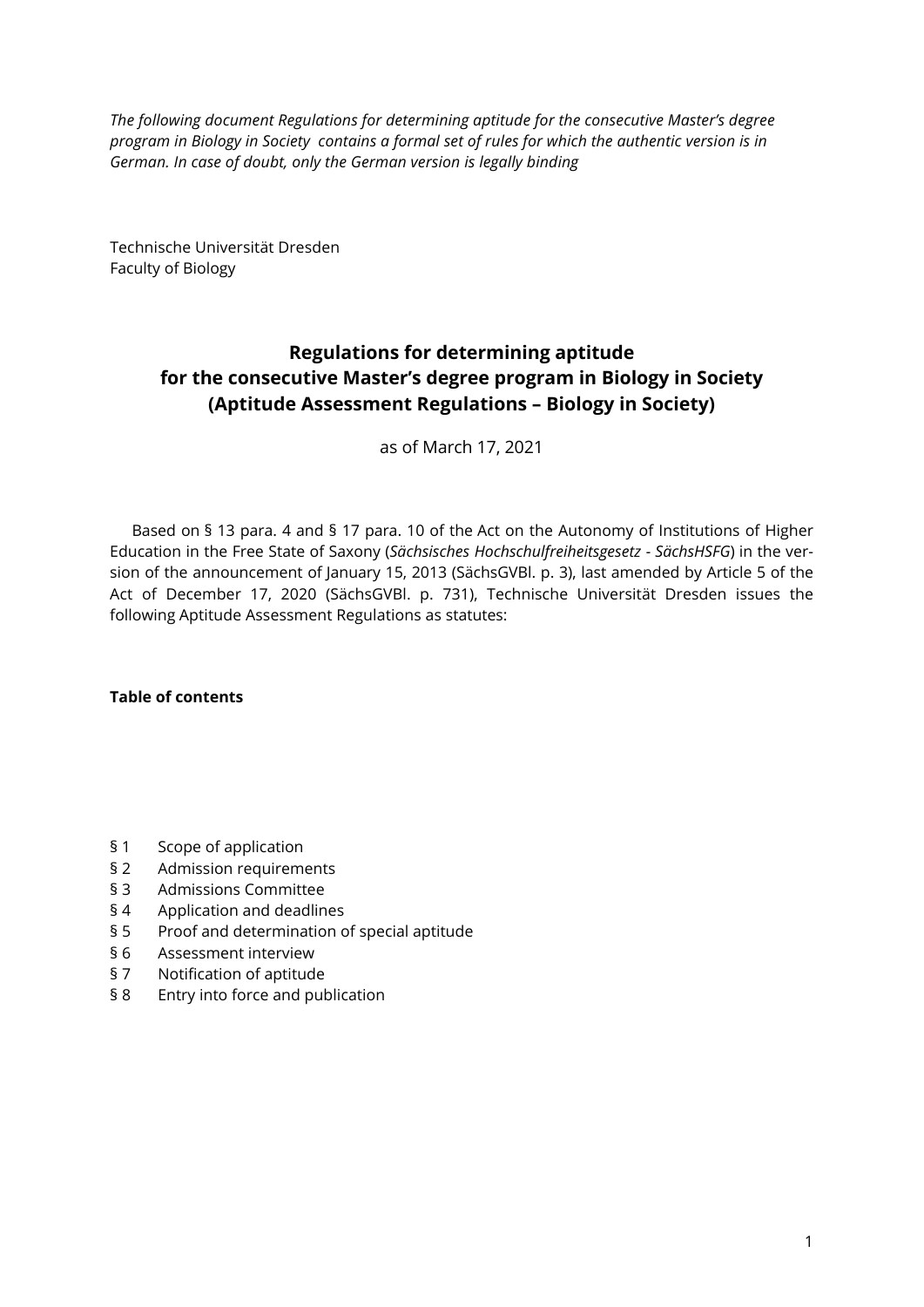## **§ 1 Scope of application**

<span id="page-1-0"></span>These regulations determine how the fulfilment of the special admission requirements are to be assessed (aptitude assessment) for the consecutive Master's degree program in Biology in Society at Technische Universität Dresden, based on the provisions of the applicable Act on the Autonomy of Institutions of Higher Education in the Free State of Saxony.

## **§ 2 Admission requirements**

(1) Pursuant to § 3 of the study regulations for the consecutive Master's degree program in Biology in Society, every applicant who has the required aptitude (qualification) for the Master's program in Biology in Society is admitted to the program.

(2) Qualified and therefore entitled to admission within the meaning of para. 1 is anyone who:

- 1. can provide evidence of a first qualifying university degree recognized in Germany or a qualification from an officially recognized vocational academy in biology or a comparable specialist field,
- 2. demonstrates proficient command of the English language at the advanced level B2 of the Common European Framework of Reference for Languages,
- 3. provides proof of special subject knowledge that qualifies them to study in the consecutive Master's degree program in Biology in Society in accordance with § 5, and
- 4. demonstrates sufficient motivation for the degree program in accordance with § 5.

## **§ 3 Admissions Committee**

The Dean of the Faculty of Biology shall appoint an Admissions Committee for the respective application period on the recommendation of the Academic Affairs Committee. As a rule, this committee shall consist of at least two university lecturers from the Faculty of Biology. The Admissions Committee shall decide on whether the admission requirements pursuant to § 2 have been fulfilled, invite applicants to an assessment interview if necessary, and decide on appeals against decisions made as part of this procedure. In addition, the Admissions Committee is responsible for the develpment and publication of the application form in accordance with § 4 para. 2 no. 1.

## **§ 4**

# **Application and deadlines**

<span id="page-1-1"></span>(1) The form for determining the candidates aptitude according to these regulations is part of the formal application documents for enrolment and must be submitted in due time and in accordance with the form.

- 1. Applicants with a university degree obtained in Germany (entrance qualification for a Master's degree) must apply to the following address:
	- a) Applicants with German citizenship are to submit their application to the following address:

Technische Universität Dresden Faculty of Biology Zugangsausschuss Biology in Society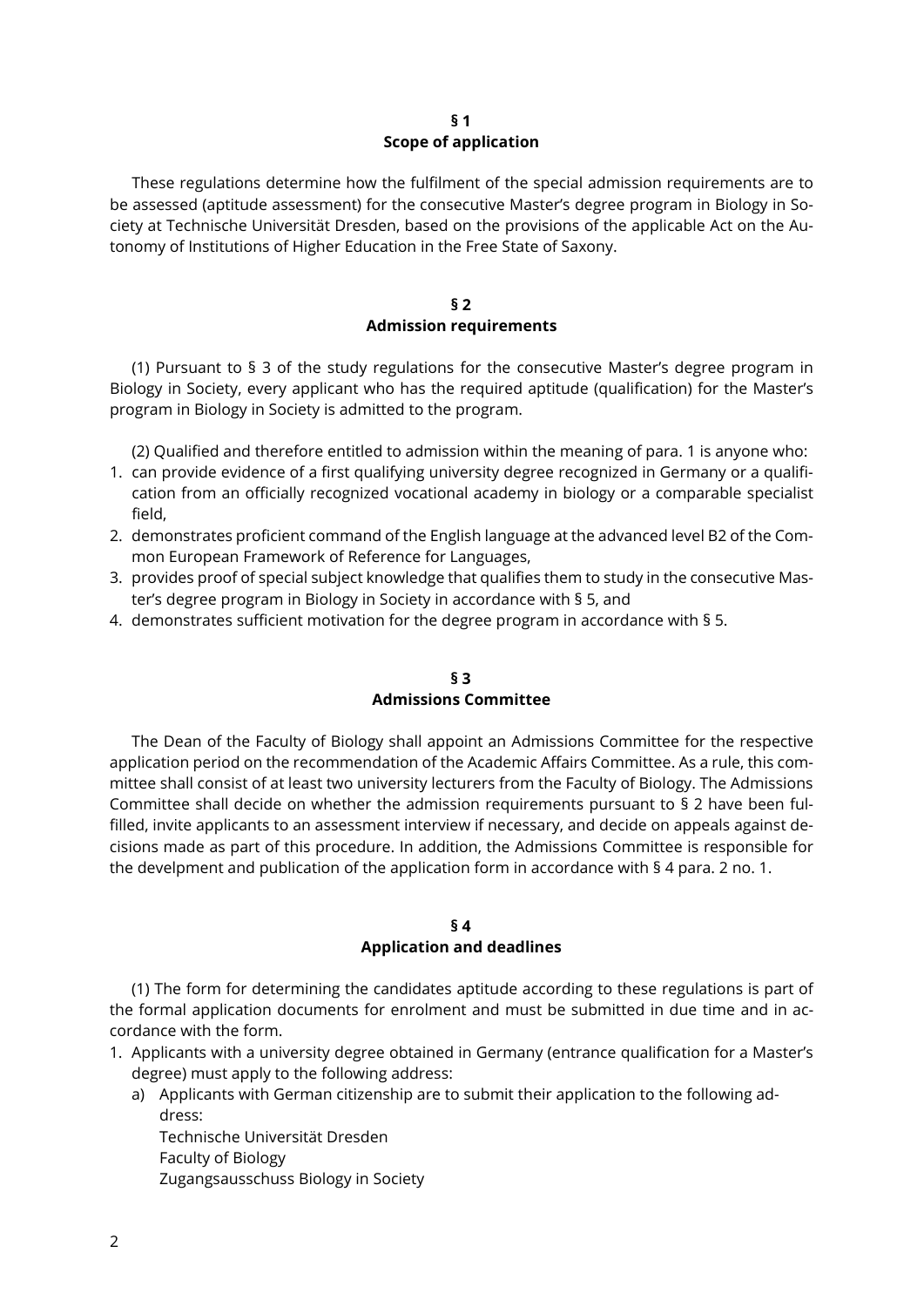01062 Dresden Germany

- b) Applicants with foreign citizenship are to submit their application to the following address: Technische Universität Dresden SG Internationales 01062 Dresden
	- Germany
- 2. Applicants with a university degree obtained outside Germany (entrance qualification for a Master's degree) must apply via uni-assist e.V.
- 3. Applicants with citizenship outside the EU who have obtained their university degree (entrance qualification for a Master's degree) at a non-German university must apply for the winter semester by May 31. All other German and international applicants must apply for the winter semester by July 15.

(2) The following documents are to be enclosed with the application:

- 1. Formal application to determine aptitude for the consecutive Master's degree program in Biology in Society in English,
- 2. Copy of the applicant's first qualifying professional degree (university or vocational academy),
- 3. Module descriptions of relevant modules as well as copies of additional certificates and proof demonstrating any special aptitude in accordance with § 5,
- 4. A motivation letter in English that convincingly explains the desire to study and the individual's particular aptitude and qualifications,
- 5. Proof of English language skills at the advanced level B2 of the Common European Framework of Reference for Languages in accordance with § 2 para.2 no. 2. Proof should be provided using a relevant certificate or language certificate. This can take the form of:
	- a) A certificate of a general or subject-linked university entrance qualification with an advanced course completed in English,
	- b) A certificate of a university entrance qualification completed entirely in English or a certificate of a university degree completed entirely in English, as well as
	- c) The following English certificates (listed as examples):
		- aa) TOEFL (79 internet-based)
		- bb) IELTS (6.5)
		- cc) UNIcert II.
- 6. Module descriptions (or comparable content summaries) of completed coursework that may be considered prerequisites for participation in the modules 'Biology and Human Society,' 'Science for Society,' and 'Economically Important Animals and Plants,'
- 7. A curriculum vitae outlining the educational background.

(3) Applications that are not received in full, in due form or on time shall be excluded from further proceedings.

(4) If, at the time of application, proof of the first university degree qualifying the applicant for a profession (degree certificate) in accordance with para. 2. no. 2 is not yet available, the applicant will also be included in the aptitude assessment procedure in accordance with these regulations. The prerequisite is that 80% of the credit points attainable for the university degree have already been proven based on completed module examinations or the graduation thesis and, if applicable, the colloquium by means of certification from the awarding university. As proof of this, the applicant must submit a corresponding certificate from their university in the original or as an officially certified copy. The necessity of submitting all other evidence mentioned in paragraphs 2 and 3 alongside the application remain unaffected by this.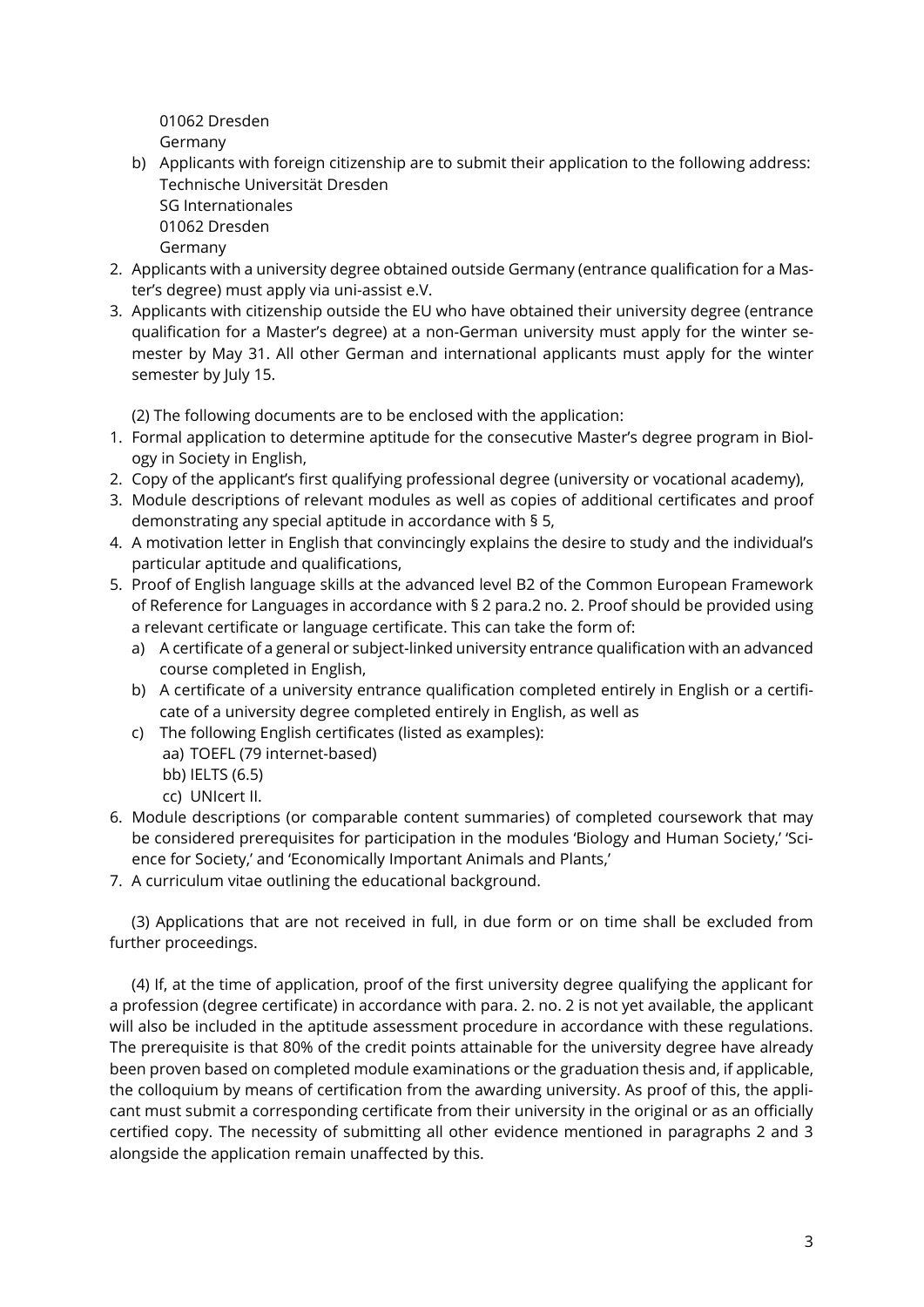#### **§ 5**

#### **Proof and determination of special aptitude**

<span id="page-3-0"></span>(1) The special aptitude for the consecutive Master's degree program in Biology in Society according to § 2 para. 2 no. 3 and 4 is given if:

- 1. Proof has been provided, via relevant modules, of sound knowledge of the fundamentals in the fields of zoology, botany, including physiology, as well as sound knowledge of the fundamentals in the fields of molecular biology and evolution and statistics, and
- 2. Motivation for the field of study and professional aptitude for the Master's degree program have been sufficiently demonstrated. Applicants must demonstrate that they possess the ability and willingness to apply their professional and scientific knowledge to socially relevant topics and that they possess interdisciplinary thinking skills.

(2) The Admissions Committee shall first examine whether proof of suitability has been provided on the basis of the documents enclosed with the application, in particular, the documents pusuant to § 4 para. 2 nos. 3 and 4, but only if the admission requirements pursuant to § 2 para. 2 nos. 1 and 2 have been fulfilled. If the aptitude has not already been established from the applicant's documents, an assessment interview will be held by the Admissions Committee in accordance with § 6.

#### **§ 6 Assessment interview**

(1) The aim of the assessment interview is to determine whether the knowledge, skills or abilities required in accordance with § 5 para. 1, which provide information about the applicant's suitability, are available.

(2) The assessment interview shall take place in a uniformly structured form and shall not last longer than 30 minutes.

(3) The invitation to the interview shall be issued in good time in written form by the Admissions Committee in accordance with § 3, but at least two weeks before the date of the assessment interview. Costs that the applicant incurs cannot be reimbursed.

(4) A member of the Admissions Committee shall draw up minutes of the essential content of the assessment interview, which shall also include the participants, the duration and the result of the interview. The identity of the applicant is verified in the interview by official photo identification.

(5) If the applicant does not attend the assessment interview on the fixed date, they have no right to be granted an alternative date. If the applicant has taken part in the assessment interview but has not been able to provide proof of aptitude in accordance with § 2 para.2 no. 3, the assessment interview can be repeated the following year upon application by the applicant. The application must be submitted within the period specified in 4 para. 1. § 4 para. 2 shall not apply in such cases.

(6) If the applicant can credibly demonstrate that they are not in a position to participate in the assessment interview in the intended form due to a long-term or permanent physical disability or chronic illness, the Admissions Committee shall offer them an alternative form for determining aptitude. For this purpose, the applicant may be required to submit a medical certificate and, in cases of doubt, an official medical certificate.